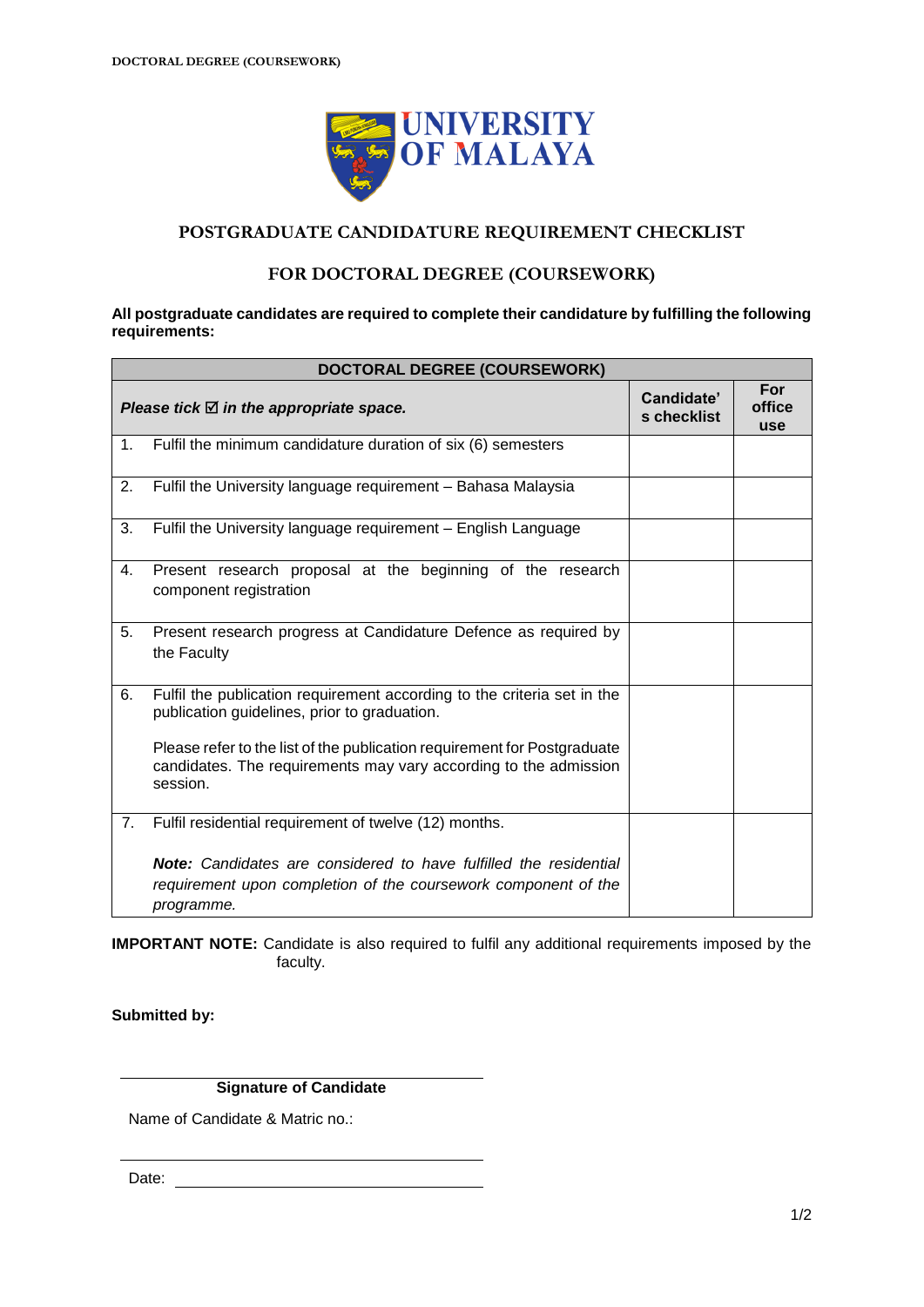### **Verified by:**

Date: Date:

**Signature of Supervisor Signature of PTj's Assistant Registrar**

 $\overline{\phantom{0}}$ 

Name of Supervisor: Name of Assistant Registrar: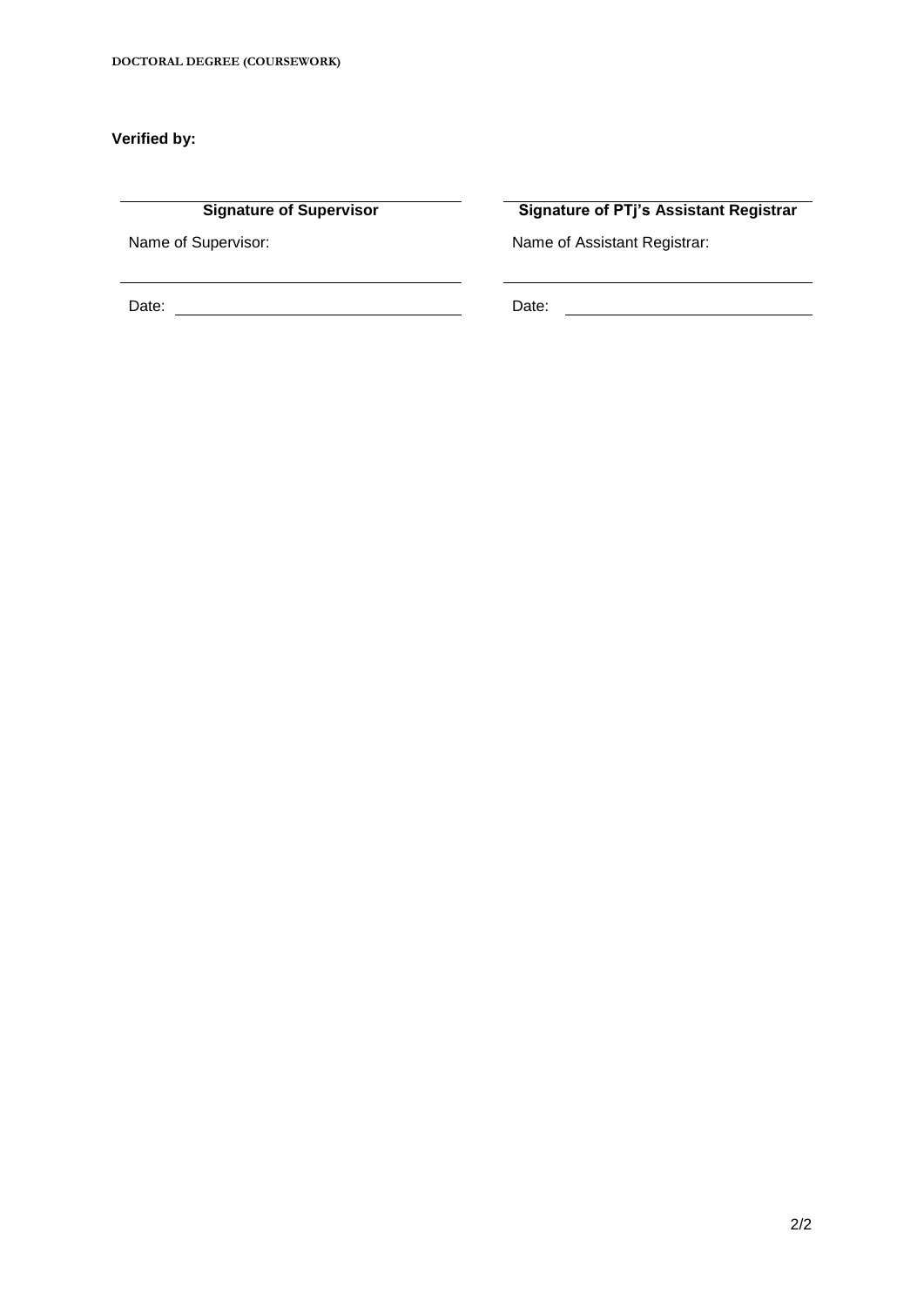# **PUBLICATION REQUIREMENT FOR POSTGRADUATE CANDIDATES**

## **BY COURSEWORK**

| <b>ADMISSION SESSION</b> | <b>SEMESTER</b> | <b>DOCTORAL CANDIDATE</b>                                                                                                                                                                                                                                                                                                                                                     |
|--------------------------|-----------------|-------------------------------------------------------------------------------------------------------------------------------------------------------------------------------------------------------------------------------------------------------------------------------------------------------------------------------------------------------------------------------|
|                          |                 | Doctoral candidates pursuing programmes<br>in the field of Sciences must show proof<br>of submission for publication of at least<br>one (1) article in journal indexed by<br>Thomson Reuters Web of Science<br>(WoS) or Scopus (according to the<br>criteria set in<br>the<br>publication<br>guidelines), prior to graduation.                                                |
| 2017/2018<br>and onwards |                 | Doctoral candidates pursuing programmes<br>in the field of <b>Social Sciences</b> must show<br>proof of submission for publication of<br>at least one (1) article in journal indexed<br>by Thomson Reuters Web of Science<br>(WoS) or Scopus or Malaysian Citation<br>Index (MyCite (according to the criteria<br>set in the publication guidelines), prior<br>to graduation. |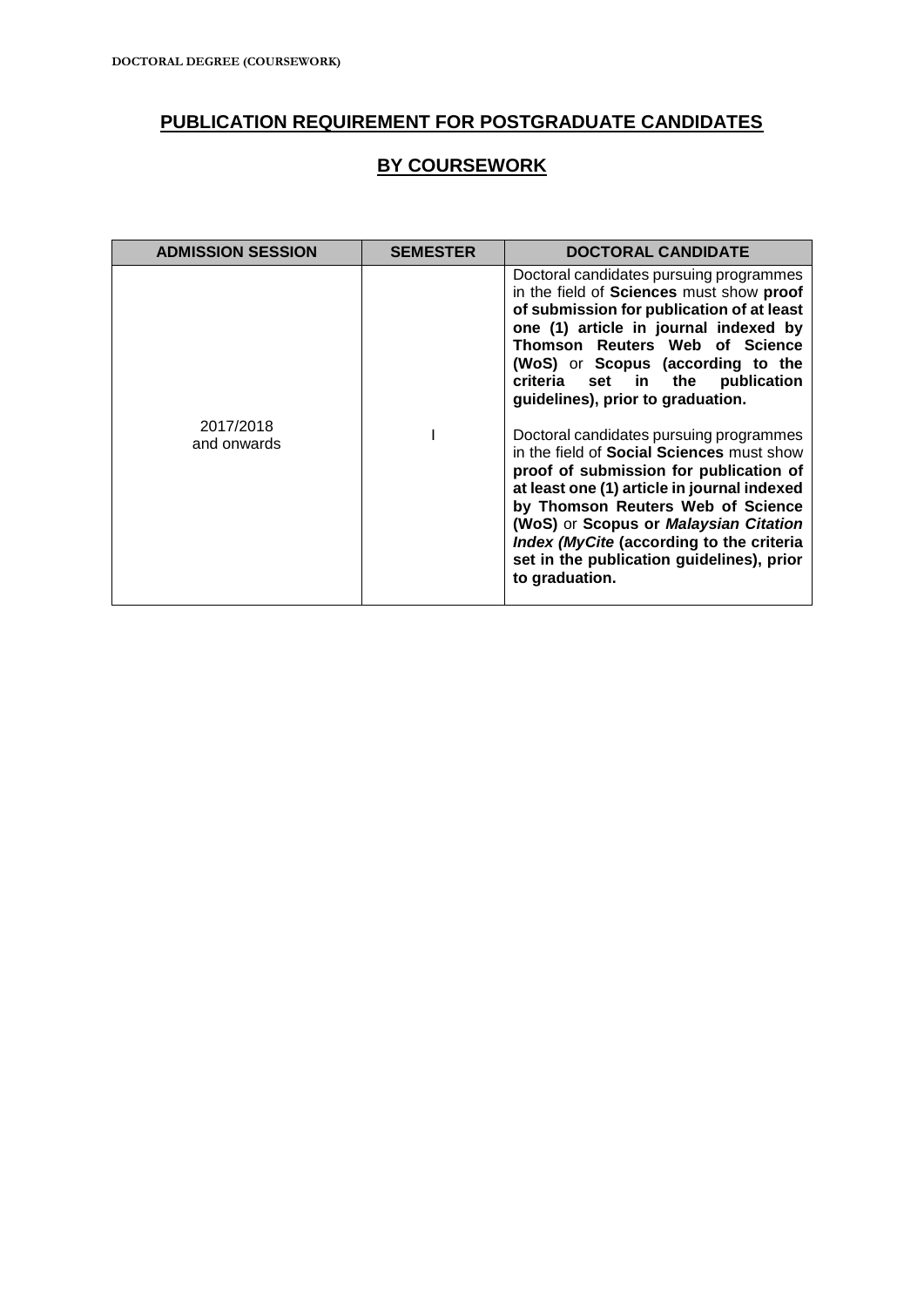#### **GUIDELINES FOR PUBLICATION IN FULFILMENT OF GRADUATION REQUIREMENTS FOR POSTGRADUATE CANDIDATES (SENATE APPROVAL ON 24.08.2017)**

Publication(s) produced by postgraduate candidates in fulfilment of graduation requirements must comply with the following criteria:

| <b>CRITERIA</b>                       | <b>REMARK</b>                                                                                                                                                                                                                                                                                                                                                                                                                                                                                                                                                     |  |
|---------------------------------------|-------------------------------------------------------------------------------------------------------------------------------------------------------------------------------------------------------------------------------------------------------------------------------------------------------------------------------------------------------------------------------------------------------------------------------------------------------------------------------------------------------------------------------------------------------------------|--|
| Type of<br><b>Publications</b>        | (1) Research article or review article in journals indexed in:<br>Science<br>Collection<br>(a) Web<br>Core<br>of<br>databases<br>(https://apps.webofknowledge.com)<br>• Science Citation Index Expanded™,<br>• Social Sciences Citation Index® and<br>• Arts & Humanities Citation Index®<br>(b) Scopus (https://www.scopus.com/); or<br>(c) *Malaysian Citation Index (MyCite) (http://www.mycite.my/)<br>(2) *Books published by publishers listed in:<br>(a) $Web$<br>οf<br>Science<br>(WoS)<br>Master<br>List<br>Book<br>(http://wokinfo.com/mbl/publishers/) |  |
|                                       | (b) Malaysian Scholarly Publishing Council or Majlis Penerbitan Ilmiah<br>Malaysia<br>(https://www.um.edu.my/research-and-<br>(MAPIM)<br>community/information-for-researchers/downloads/myra)<br>(c) Any publishers listed and recognized by Academic Responsible Centre<br>(PTi)<br>*Only applicable to candidates pursuing programmes in the field of Arts and Social<br>Sciences.                                                                                                                                                                             |  |
| <b>Authorship</b>                     | Publications must be published with the supervisor(s). The supervisor shall act<br>as the corresponding author. In the event that the candidate has more than one<br>supervisor, one of them shall be the corresponding author.<br>The candidate must be the first author or either the second or subsequent author<br>after the supervisor(s), or the first student author. In the event, two or more<br>candidates co-authored in an article, only one candidate is allowed to use this<br>article to fulfil his/her graduation requirement.                    |  |
| <b>Authorship</b><br><b>Agreement</b> | Candidate must provide a copy of authorship document that was submitted to the<br>respective publishers (e.g. Authorship Agreement/Form or Statement of<br>Authorship or cover letter of article submission), confirming all the named authors<br>has agreed to publication.                                                                                                                                                                                                                                                                                      |  |
| <b>Timing</b>                         | Publications must be within the candidature of the candidate.                                                                                                                                                                                                                                                                                                                                                                                                                                                                                                     |  |